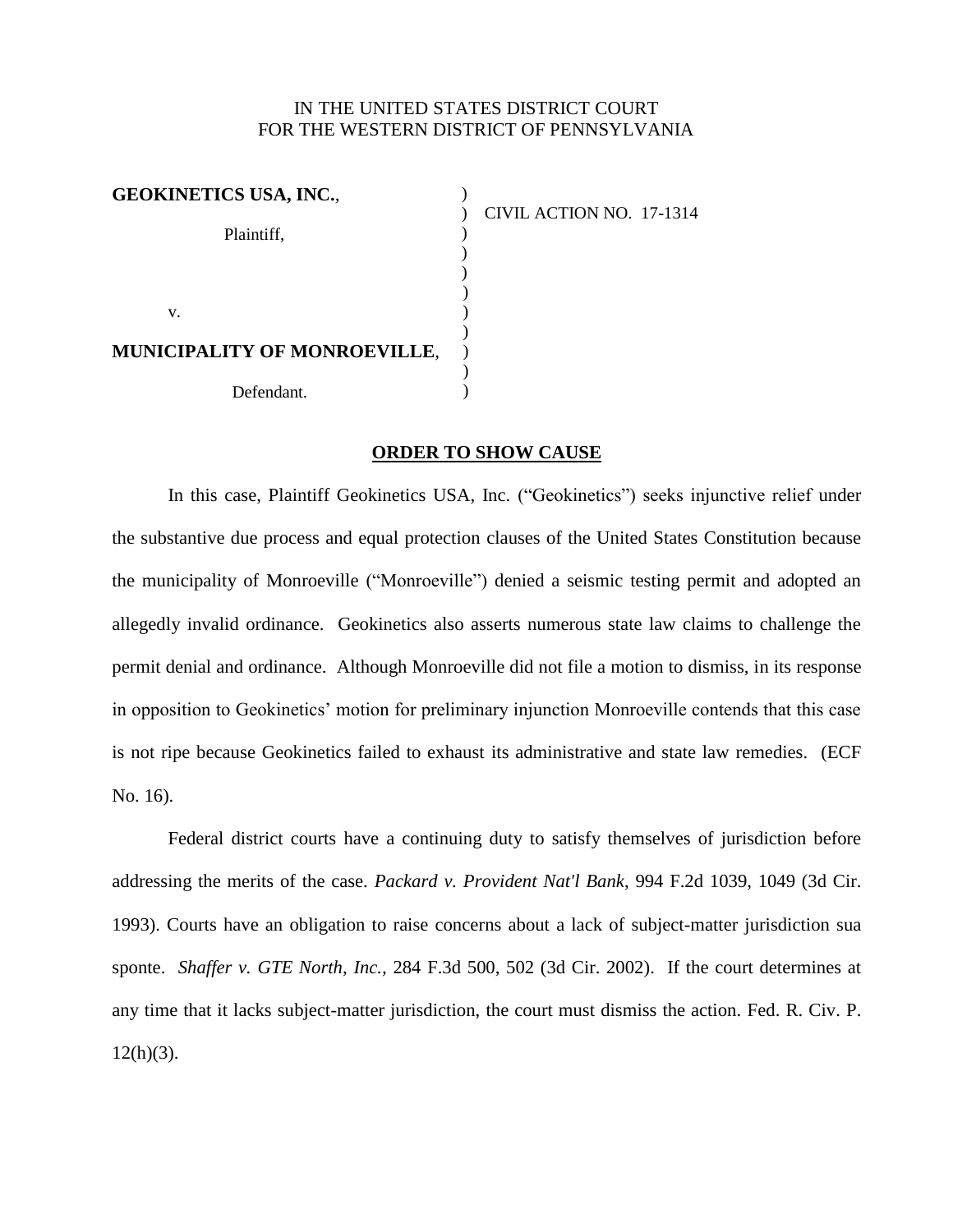In *E & R Enterprises, LLC v. City of Rehoboth Beach, Delaware*, 650 F. App'x 811, 816 (3d Cir. 2016) (non-precedential) (dismissing due process and equal protection claims arising out of a permit denial), the Third Circuit Court of Appeals recognized that "in some cases lack of ripeness is merely a prudential consideration, here it serves as a jurisdictional bar." *Id*. at 816 n.3. The court held that the district court lacked subject-matter jurisdiction because the plaintiff failed to appeal the denial of its permit. The court explained that a claim is not ripe "until the zoning authorities have had an opportunity to arrive at a final, definitive position regarding how they will apply the regulations at issue to the particular land in question." *Id*. at 813 (citations omitted). The "finality requirement" emphasizes the courts' reluctance "to become super land-use boards of appeals." *Id*. at 815.

In *Campbell v. Conroy*, 55 F. Supp. 3d 750 (W.D. Pa. 2014), the court explained that "before a plaintiff brings a Fourteenth Amendment due process or equal protection claim in federal court, he must have taken advantage of the processes that are available to him . . ., unless those processes are unavailable or patently inadequate." *Id.* at 758 (citations omitted). "If there is a process on the books that appears to provide due process, the plaintiff cannot skip that process and use the federal courts as a means to get back what he wants." *Id*. at 758-59. It is the plaintiff's burden to demonstrate that subject-matter jurisdiction exists. *Id*. at 759 n.5 (citations omitted).

The record before the court raises concerns about a lack of subject-matter jurisdiction, but is not sufficient to resolve those concerns. Monroeville cites generally to the Pennsylvania Municipalities Planning Code, 53 Pa. Stat. § 10101 et seq., and the Pennsylvania Local Agency Law, 2 Pa. Cons. Stat. § 752, but does not specifically identify the state law procedures that are available to Geokinetics to challenge the permit and ordinance at issue in this case. Concerns about subject-matter jurisdiction must be resolved as a threshold matter. Geokinetics' pending motion for